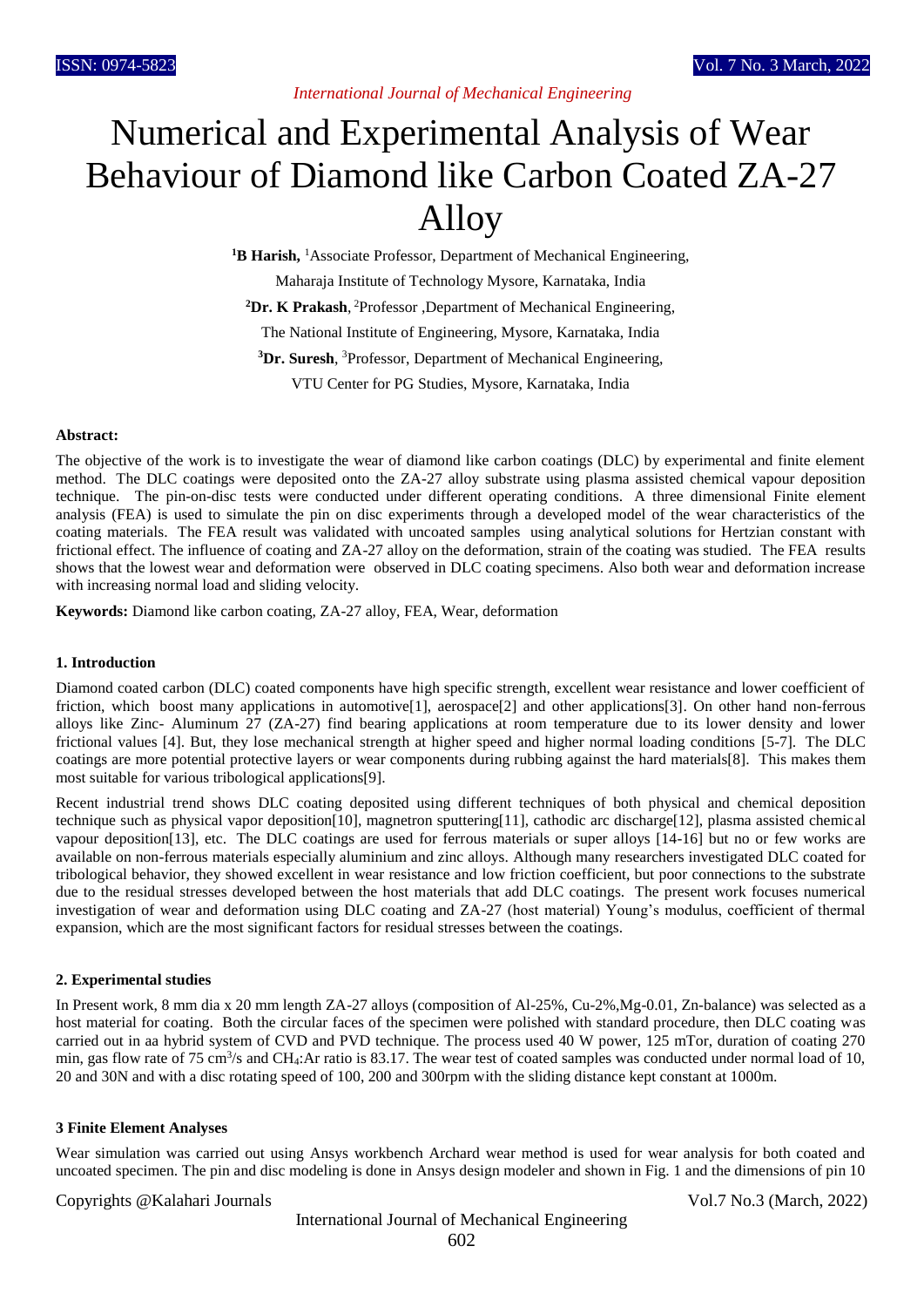mm dia x 30 mm and disc (100 mm dia x 5 mm thick). Pin with Dimple textures of 200 µm and 1mm spacing are modeled on pin surface and then imported in Ansys design modeler for analysis, which is shown in Fig. 2.



**Fig 1** Model of pin and disc **Fig 2** Pin with coating.

# **Archard Wear model**

Archard wear model is used for simulating wear. This law assumes that the volume loss due to wear is linearly proportional to the contact pressure and the sliding velocity at the contact surface.

The rate of wear at contact node is given by

W= <sup>K</sup> H …………………... (1)

K=wear co-efficient

H=material Hardness

p=contact pressure

v=Relative sliding velocity

m=pressure exponent

v=velocity exponent

# **Properties of pin and disc Material**

The Pin material is Nickel aluminum bronze, whereas disc material is Tungsten. The properties of pin and disc material is shown in Table 1

|                        | Disc                       |
|------------------------|----------------------------|
| 5190 kg/m <sup>3</sup> | 19300 kg/m <sup>3</sup>    |
| $1.5x10^{11} Pa$       | $4x10^{11}$ Pa             |
| 0.32                   | 0.28                       |
| $1.3889x10^{11}$ Pa    | 3.0303x10 <sup>11</sup> Pa |
|                        | $1.5625x10^{11}$ Pa        |
| $4.7x108$ Pa           | $7.5x108$ Pa               |
| $1.035x109$ Pa         | $1.35x109$ Pa              |
| $7.6x108$ Pa           | $9.8x108$ Pa               |
| $640N/mm^2$            | 995N/mm <sup>2</sup>       |
|                        | Pin<br>$681810^{10}$ Pa    |

| <b>Table 1</b> Properties of Pin and Disc material. |
|-----------------------------------------------------|
|-----------------------------------------------------|

#### **Modeling of Pin on Disc**

The contact between pin and disc material is frictional and the friction co-efficient of 0.27 is entered with behavior as symmetric. Augmented Lagrange contact formulation method is used. Nodal normal to target detection method and Update stiffness to each iteration is used. The APDL commands used for simulating wear where K, H, m and n are the input parameters. TB, WEAR,cid,,,ARCD command is used to activate archard wear model.TBFIELD command is used to define time and TBDATA command is used to specify input values K,H,m,n.

Elements used for wear calculations are Contac 174 which are 3D 8node surface to surface contact elements and Target 170 which represent the 3D target surface .The pin and disc are meshed using face sizing with element size 2mm.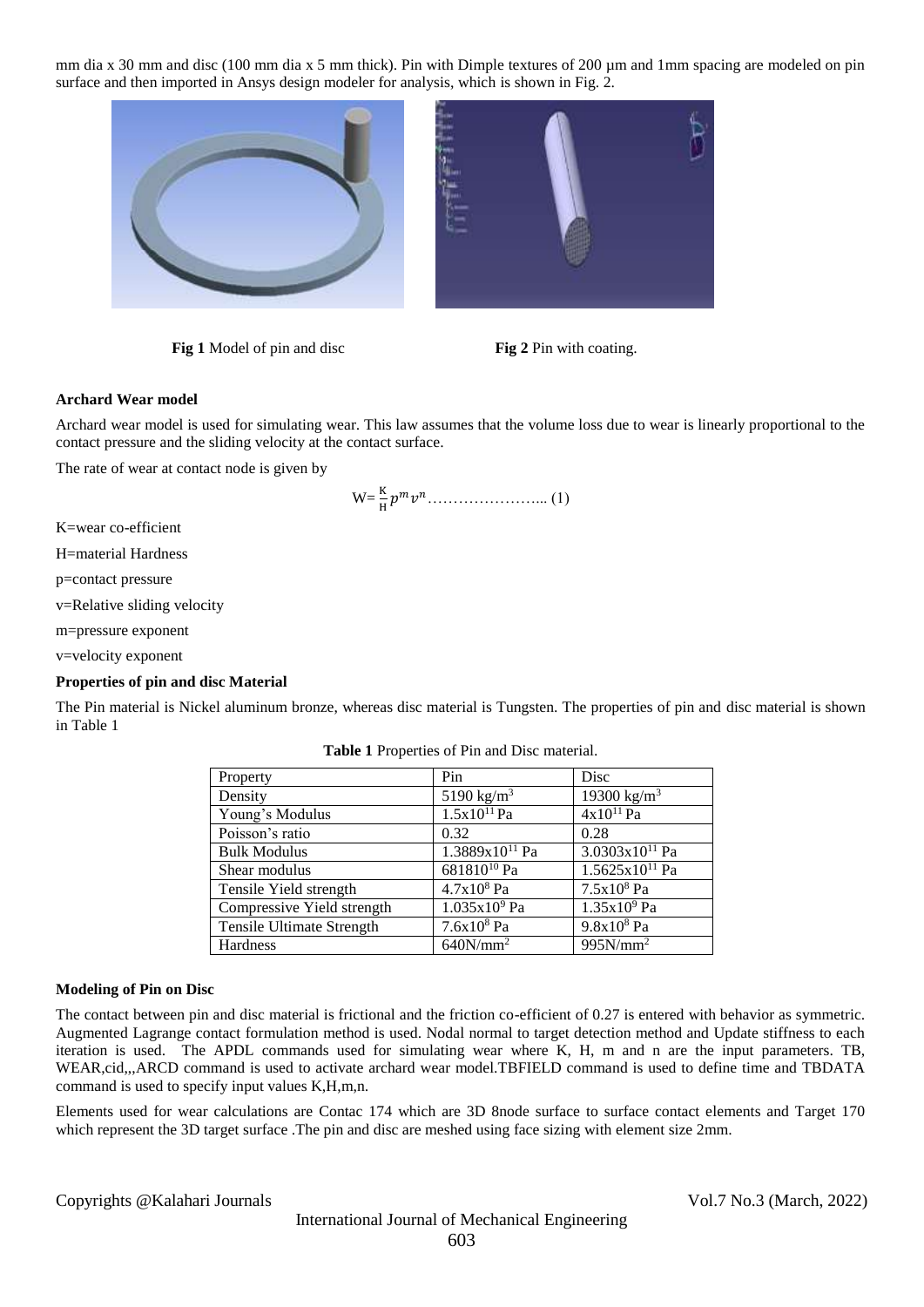The behavior for pin is given as rigid and the surface elements of the pin are considered as contact elements, the Disc behavior is given as flexible (rotating), and elements at the bottom of the disc is considered as target elements. For simulation purpose loads of 10N, 20N & 30 N is applied on the top face of the pin as shown in Fig 6.

The displacement in the X and Y direction of the outer round faces of the pin are restricted, so given the value as zero. At the same time, Z direction displacement is given as free, for allowing the movement of pin only in the Z direction which is shown. Fixed Support is given to pin as shown in Fig. 7. Joint Condition applied between pin and disc is rotary and Rotational velocity for the disc is varied between 100, 200rpm the disc is rotated in z direction which is shown in Fig. 8. For simulation Number of steps is given as 10 and time is given as 1 sec and the analysis is carried for 10sec. Initial time step is 0.1 sec, Minimum time step is given as 0.01 sec and maximum time step is 1 sec. smaller the time step better the accuracy of results.



**Fig 3** Contact type Frictional disc to Pin. **Fig 4** Meshing of Pin and Disc



**Fig 5** Force application on pin **Fig 6** Displacement of Pin.

| <b>A: Transient Structural</b><br>Fixed Support<br>Time: 1.1<br>05/11/2020 7:04 PM |  |
|------------------------------------------------------------------------------------|--|
| Fored Support                                                                      |  |
|                                                                                    |  |
|                                                                                    |  |

# **4. Result and Discussion**



**Fig 9** FEA resuts of wear volume loss as fuctnion of sliding distance at loads 10N,20N and 30N for uncoated and coated at a) 100 rpm and b) 200 rpm

Copyrights @Kalahari Journals Vol.7 No.3 (March, 2022)

**ANSY** 





**Fig 7** Fixed Support for Pin **Fig 8** Rotational Velocity of Disc.

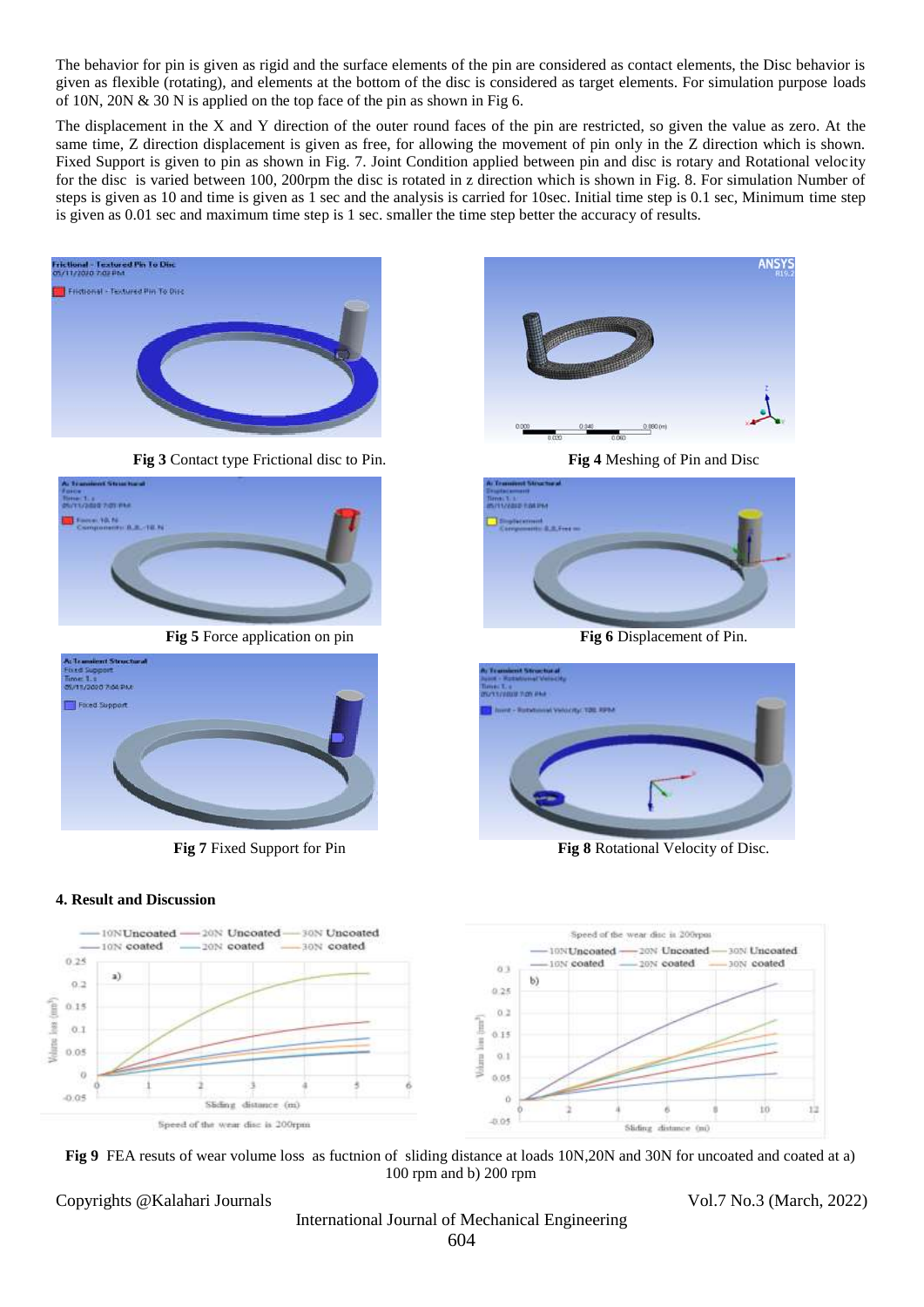## **4.1 Wear volume**

Fig 9(a) shows the FEA results of wear volume loss due to wear vs sliding distance at speed of wear disc 100rpm, loads 10N, 20N and 30N for uncoated and coated. It can be seen that volume loss due to wear linearly increases with increase in sliding distance for both uncoated and coated and also the volume loss due to wear for coated specimen was lower compared to uncoated. This is because coating offers a lower contact area between pin and disc, and coating also improves the hardness of the surface when compared with uncoated surface. At 10N load the volume loss due to wear for uncoated is 0.0820mm<sup>3</sup> and for coated is  $0.0514$  mm<sup>3</sup> there was a reduction in volume loss of 37.31% for coated pin compared to uncoated pin. at 20N load the volume loss due to wear for uncoated is  $0.1181$ mm<sup>3</sup> and for coated is  $0.0536$  mm<sup>3</sup>, there was a reduction in volume loss of 54.61% and for 30N load the volume loss due to wear for uncoated is 0.2245mm<sup>3</sup> and for coated is 0.0664 mm<sup>3</sup> there was a reduction in volume loss of 70.42%.Fig 10(b) shows the volume loss due to wear vs sliding distance at speed of 200rpm, loads 10N,20N, and 30N for uncoated and coated. It can be seen that the volume loss due to wear linearly increases with with increase in sliding distance for both uncoated and coated and also the volume loss due to wear for coated specimen was lower compared to uncoated. This is because the coating offers a lower contact area between pin and disc, and coating also improves the hardness of the surface when compared with uncoated surface. At 10N load the volume loss due to wear for uncoated is  $0.111$ mm<sup>3</sup> and for coated is  $0.0608$ mm<sup>3</sup>. There was a reduction in volume loss of 422% for coated pin compared to uncoated pin. At 20N load the volume loss due to wear for uncoated is 0.1861 mm<sup>3</sup> and for coated is 0.1305 mm<sup>3</sup>. There was a reduction in volume loss of 29.87% and for 30N load the volume loss due to wear for uncoated is  $0.2689$  mm<sup>3</sup> and for coated is  $0.1535$  mm<sup>3</sup> there was a reduction in volume loss of 42.91%.

# **4.2 Deformation of the Pin**



**Fig.10** \* Deformation of the pin at speed of wear disc 100 rpm and loads 10N,20N and 30N for uncoated and coated.

Fig 10 shows the deformation at speed of 100rpm and loads 10N,20N and 30N for uncoated and coated pin. It can be seen that deformation for uncoated and coated pin is increasing with increase in load and also the deformation for uncoated pin was higher compared to coated it is because coating improves the hardness and also the number of contacting

asperities is low for the coated pin the deformation for uncoated pin at load  $10N$  was  $1.5545x10^{-4}$  mm and for coated pin it was  $0.36927 \times 10^{-4}$  mm ,at 20N load the deformation for uncoated pin was  $3.0723 \times 10^{-4}$  mm and for coated pin it was  $0.374 \times 10^{-4}$  mm at 30N load the deformation for uncoated pin was  $3.7325x 10^{-4}$  mm and for coated pin it was  $0.7875x10^{-4}$  mm. The deformation at a speed of 200rpm and loads 10N,20N and 30N for uncoated and coated pin it can be seen that deformation for uncoated and coated pin is increasing with increase in load and also the deformation of uncoated pin was higher compared to coated it is because coating improves the hardness of the pin and at load 10N was  $2.5924 \times 10^{-4}$  mm and of coated pin it was  $0.6522 \times 10^{-4}$  mm at 20N load the deformation of uncoated pin was  $3.7735x10^{-4}$  mm and of coated pin was  $1.5736x10^{-4}$  mm, at 30N load the deformation of uncoated pin was  $6799 \times 10^{-4}$  mm and of coated pin was  $2.7622 \times 10^{-4}$  mm.

# **4.3: Comparison of Experimental and FEA results**

The FE model was proved to be effective in predicting wear initiation and the trend of the FEA results will agree with the experimental results. The variation between the FEA and experimental results is 1 to 9% was observed. The Fig.11 concludes that contact analysis of wear in FEA and pin-on-disc experimental results showed increasing with the increasing normal load and sliding speed. They also showed that the wear volume decreases with DLC coatings of variation 6 to 31% at lower load and higher load respectively.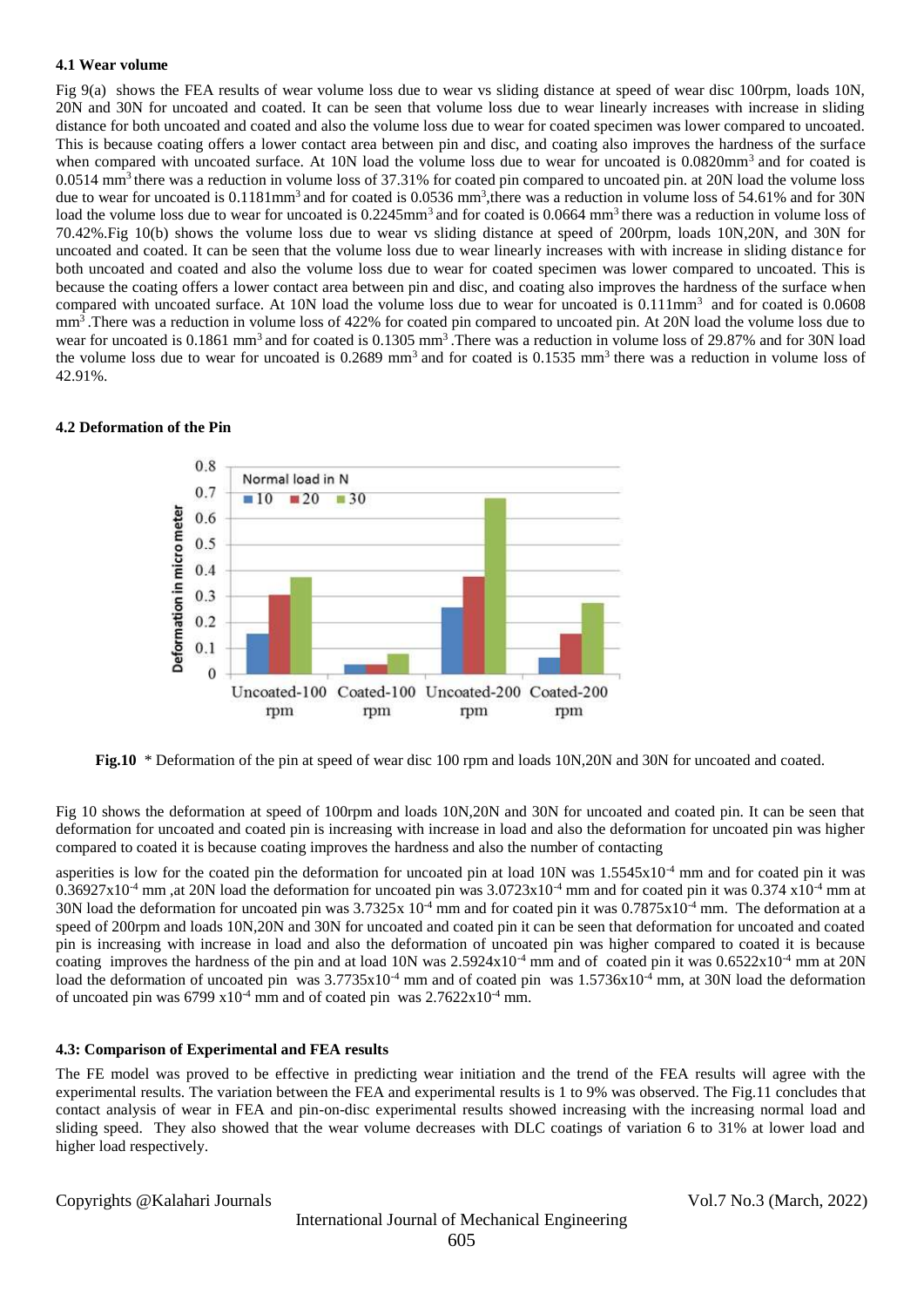

**Fig. 11**. Comparison of wear volume loss between experimental and FEA results

# **Conclusion**

From wear analysis it was found that at a speed of disc 100 rpm the volume loss due to wear was lower for coated compared to that of uncoated specimen. The comparative volume loss between uncoated and coated at load 10N was 9%, at 20N it was 12.5 % and at 30N it was 31.4%. From wear analysis it was found that at speed of disc 200 rpm the volume loss due to wear was lower for coated compared to that of uncoated specimen. From wear analysis it was found that the deformation of coated pin is lesser compared to uncoated pin at speed 100rpm, 200rpm and loads of 10N, 20N and 30N. The uniform change in dimension due to wear is throughout the surface and hence the changes in dimensions taken across the contact area. The FEA wear analysis is predicted in nodal level than which was averaged across the contact. The developed FEA model was well agreed with experimental results.

# **References**

- 1. Makoto Kano, Diamond-Like Carbon Coating Applied to Automotive Engine Components, Tribology Online, vol. 9(3) (2014 pp. 135-142
- 2. AA Voevodin, JP O'neill, JS Zabinski Nanocomposite trib-ological coatings for aerospace applications, Surface and Coatings Technology, vol. 116-119 (1999) pp. 36-45
- 3. B Huang, Q Zhou, E Zhang, Effect of thickness on tribological behavior of hydrogen free diamond-like carbon coating, *oatings* vol.*10*(3), (2020) pp.243-348;
- 4. P Singh, RK Mishra, B Singh, Tribological behaviour of lamb bone ash and boron carbide reinforced ZA-27 hybrid metal matrix composites under dry sliding conditions, Surface Topography: Metrology and Properties, vol 9(3) (2021) 9 045034
- 5. S Gangwar, VK Pathak -Dry sliding wear characteristics evaluation and prediction of vacuum casted marble dust (MD) reinforced ZA-27 alloy composites using hybrid improved bat algorithm and ANN, Materials Today Communications, [vol.25,](https://www.sciencedirect.com/journal/materials-today-communications/vol/25/suppl/C) (2020), 101615
- 6. MM Khan, M Nisar. Effect of in situ TiC reinforcement and applied load on the high-stress abrasive wear behaviour of zinc–aluminum alloy, [Wear,](https://www.sciencedirect.com/journal/wear) vol[.488-89](https://www.sciencedirect.com/journal/wear/vol/488/suppl/C) (2022), 204082
- 7. A Pola, M Tocci,Review of Microstructures and Properties of Zinc Alloys, *Metals* , vol.*10*(2), (2020), pp.253-59
- 8. H Cao, F Liu, H Li, F Qi, X Ouyang, [N Zhao,](https://scholar.google.co.in/citations?user=h27UzA4AAAAJ&hl=en&oi=sra) [High temperature tribological performance and thermal conductivity of thick](https://www.sciencedirect.com/science/article/pii/S0925963521002296?casa_token=3-5iqFVnzpMAAAAA:WiLiCTPSjP8-MJrL3g9xU5RnnoTj-cxYa9YydjrG8hkA1IYjEsbi6RbbMODvSSm0jgWZR2doDaYm)  Ti/Ti-DLC multilayer coatings [with the application potential for Al](https://www.sciencedirect.com/science/article/pii/S0925963521002296?casa_token=3-5iqFVnzpMAAAAA:WiLiCTPSjP8-MJrL3g9xU5RnnoTj-cxYa9YydjrG8hkA1IYjEsbi6RbbMODvSSm0jgWZR2doDaYm) alloy pistons, Diamond and Related Materials, vol.117 (2021) 108466
- 9. M Sedlaček, B Podgornik, J Vižintin Tribological properties of DLC coatings [and comparison with test results:](https://www.sciencedirect.com/science/article/pii/S1044580306003615)  [Development of a database,](https://www.sciencedirect.com/science/article/pii/S1044580306003615) Materials Characterization, vol. [59\(2\),](https://www.sciencedirect.com/journal/materials-characterization/vol/59/issue/2) (2008), pp. 151-161
- 10. Hirofumi Takikaw[aKikukoIzumiRyuichiMiyanoTatekiSakakibara,](https://www.sciencedirect.com/science/article/abs/pii/S0257897202006291#!) DLC thin film preparation by cathodic arc deposition with a super droplet-free system, Surface and Coatings Technology, vol 163-164 (2003) pp.368-373
- 11. Milana C. Vasudev, [Kyle D. Anderson,](https://pubs.acs.org/action/doSearch?field1=Contrib&text1=Kyle+D.++Anderson) [Timothy J. Bunning,](https://pubs.acs.org/action/doSearch?field1=Contrib&text1=Timothy+J.++Bunning) [Vladimir V. Tsukruk,](https://pubs.acs.org/action/doSearch?field1=Contrib&text1=Vladimir+V.++Tsukruk) and [Rajesh R. Naik,](https://pubs.acs.org/action/doSearch?field1=Contrib&text1=Rajesh+R.++Naik) Exploration of Plasma-Enhanced Chemical Vapor Deposition as a Method for Thin-Film Fabrication with Biological Applications, CS Appl. Mater. Interfaces Vol. 5 (10), (2013) pp. 3983–3994.
- 12. A Muthuraja, S Naik, DK Rajak, CI Pruncu, Experimental investigation on chromium-diamond like carbon (Cr-DLC) coating through plasma enhanced chemical vapour deposition (PECVD) on the on the nozzle needle surface, Diamond and Related Materials, vol. 100 (2019), 107588
- 13. Kazuyuki Ogur[iTohru Arai,](https://www.sciencedirect.com/science/article/abs/pii/025789729190344V#!) Tribological properties and characterization of diamond-like carbon coatings with silicon prepared by plasma-assisted chemical vapour deposition, [Surface and Coatings Technology,](https://www.sciencedirect.com/journal/surface-and-coatings-technology) vol. 47 (1991), pp. 710-721
- 14. S Yang, X Li, NM Renevier, DG Tee, Tribological properties and wear mechanism of sputtered C/Cr coating, Surface and Coatings Technology, vol 142–144, (2001) pp. 85-93